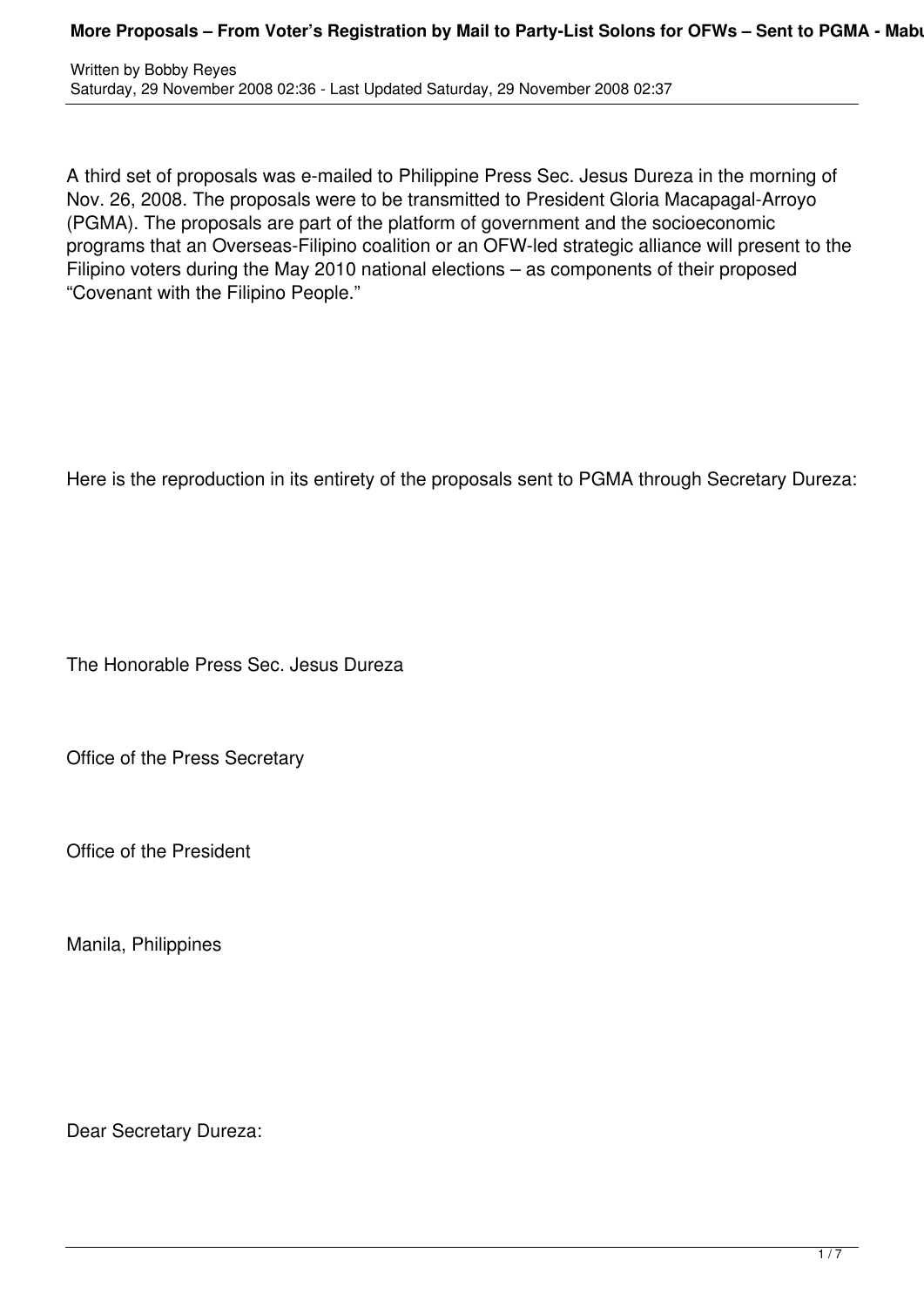## **More Proposals – From Voter's Registration by Mail to Party-List Solons for OFWs – Sent to PGMA - Mabu**

The following are the additional questions that our (Overseas-Filipino Workers) OFW-led political alliance wants to ask the Office of President (OP) -- because we will do them if we win the 2010 national elections in May 2010:

1.0 Why can't the OP move for the COMELEC to permit voter's registration by mail for Overseas Filipinos who have renewed their passport, complete with computer-generated photograph and personal data? Why can't the Department of Foreign Affairs (DFA) forward to, or share the OFWs' and Overseas-Filipino's photo and personal data with, the COMELEC and all the overseas voter-applicants will simply do is to fill up a form and mail them, accompanied by a self-addressed stamped return envelope for the voter's ID?

1.1 Is it not logical to allow voting-application by mail because the COMELEC does voting by mail, just like it did to US-based Filipino voters in the 2007 elections?

 1.2 Why can't the Philippine diplomatic posts be provided with 35-footer recreational vehicles (RV) that can be a mobile office, complete with computers and electronic gadgets to do voter's registration, passport application, notarial services and other outreach services? (To provide funding for this, please refer to the next question 2.1).

2.0 Why can't Philippine diplomatic posts retain ten-percent (10%) of its collection from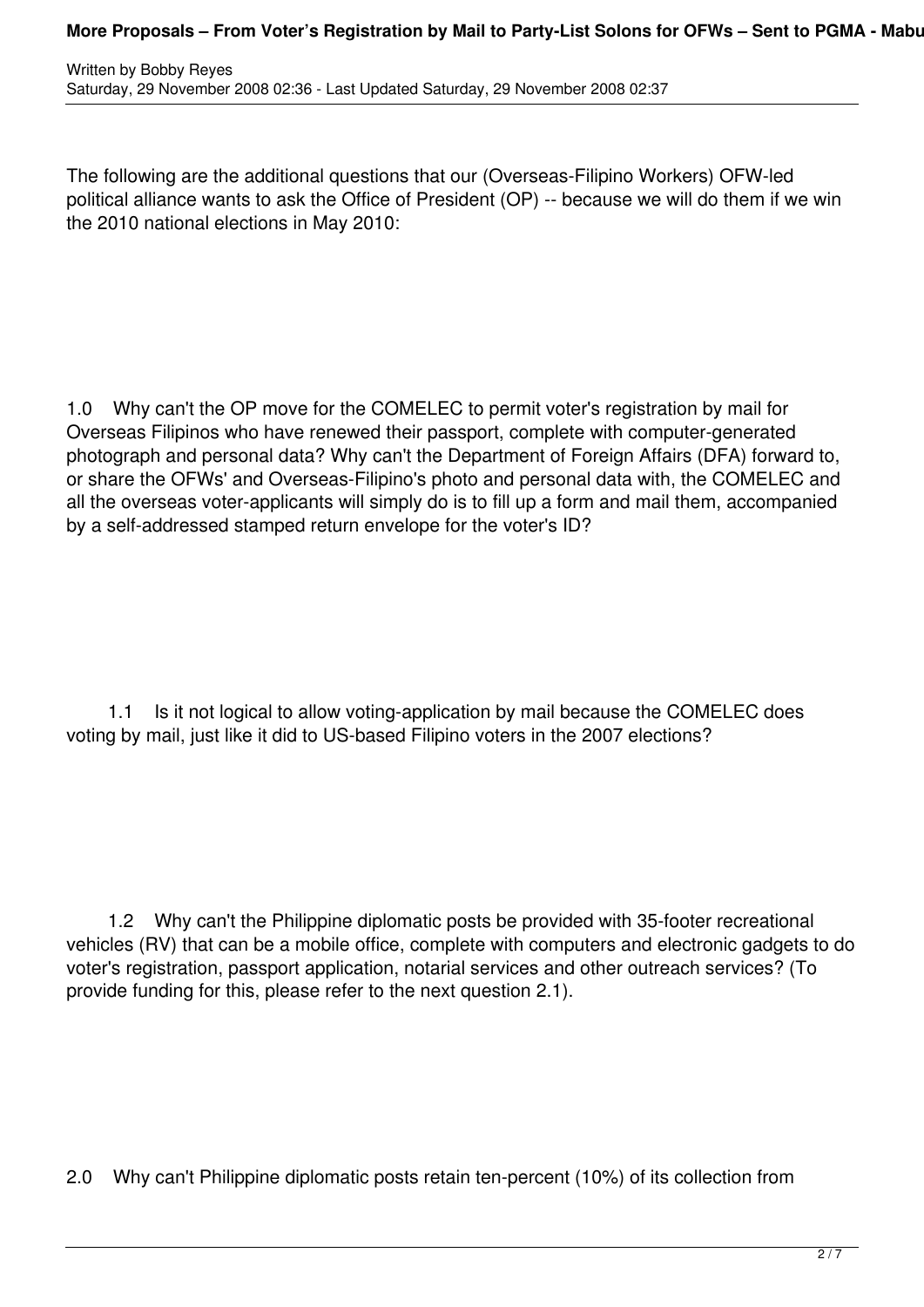Written by Bobby Reyes Saturday, 29 November 2008 02:36 - Last Updated Saturday, 29 November 2008 02:37

passport-renewal or issuance and notarial fees and other income and use the amount to provide more support to the Overseas-Filipino communities in their respective territories?

2.1 The Philippine Consulate General in Los Angeles is said to be earning more-than \$2.7-million in revenue per year. Allocating \$270,000 will help pay for, and maintain, the RV (as mentioned in question 1.2) and help the less-fortunate Overseas Filipinos, especially the senior citizens and the veterans.

3.0 Why can't the OFWs and Overseas Filipinos elect Party-list members or full members of the House of Representatives at the ratio of one seat for every 250,000 Overseas Filipinos?

4.0 Why can't the closed Philippine consulates in San Diego (CA), Houston (TX) and Seattle (WA) be reopened with their local Filipino-American communities be asked to provide volunteer staffing and funding support?

4.1 Why can't a Philippine consulate be established in Detroit (MI) that can service also the Filipino-Canadian community at Windsor (Canada) which is just across the Great Lake?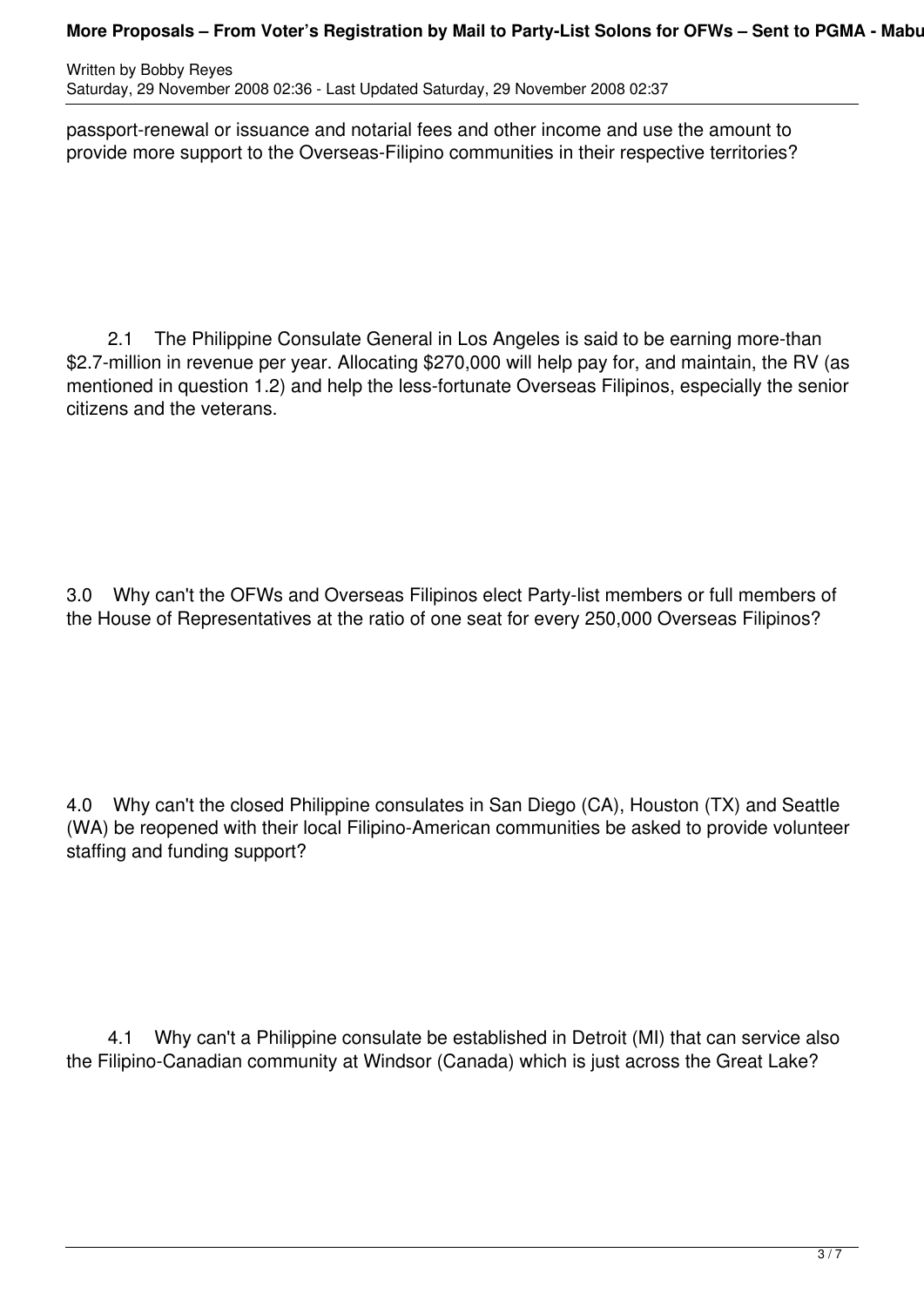4.2 In fact, why can't a Philippine Center (PC) be built in areas where there are substantial numbers of Filipino Americans and/or Overseas Filipinos, with the PC housing a Philippine consulate, trade and tourism offices and other representative offices of Philippine companies and community organizations, including even a modest hotel run by a Philippine hotel company?

4.2.1 I have written the formula of generating the funding for the proposed PC, starting in Houston (TX) as found in these links:

It Is Time to Reinvent the Filipino Presence in America and Build Philippine Centers

Turning a Dream of a Philippine Center into a Viable Reality (Part 2)

New Asian Town Can Be the Model for Developing Historic Filipinotown and the FACLA **Property**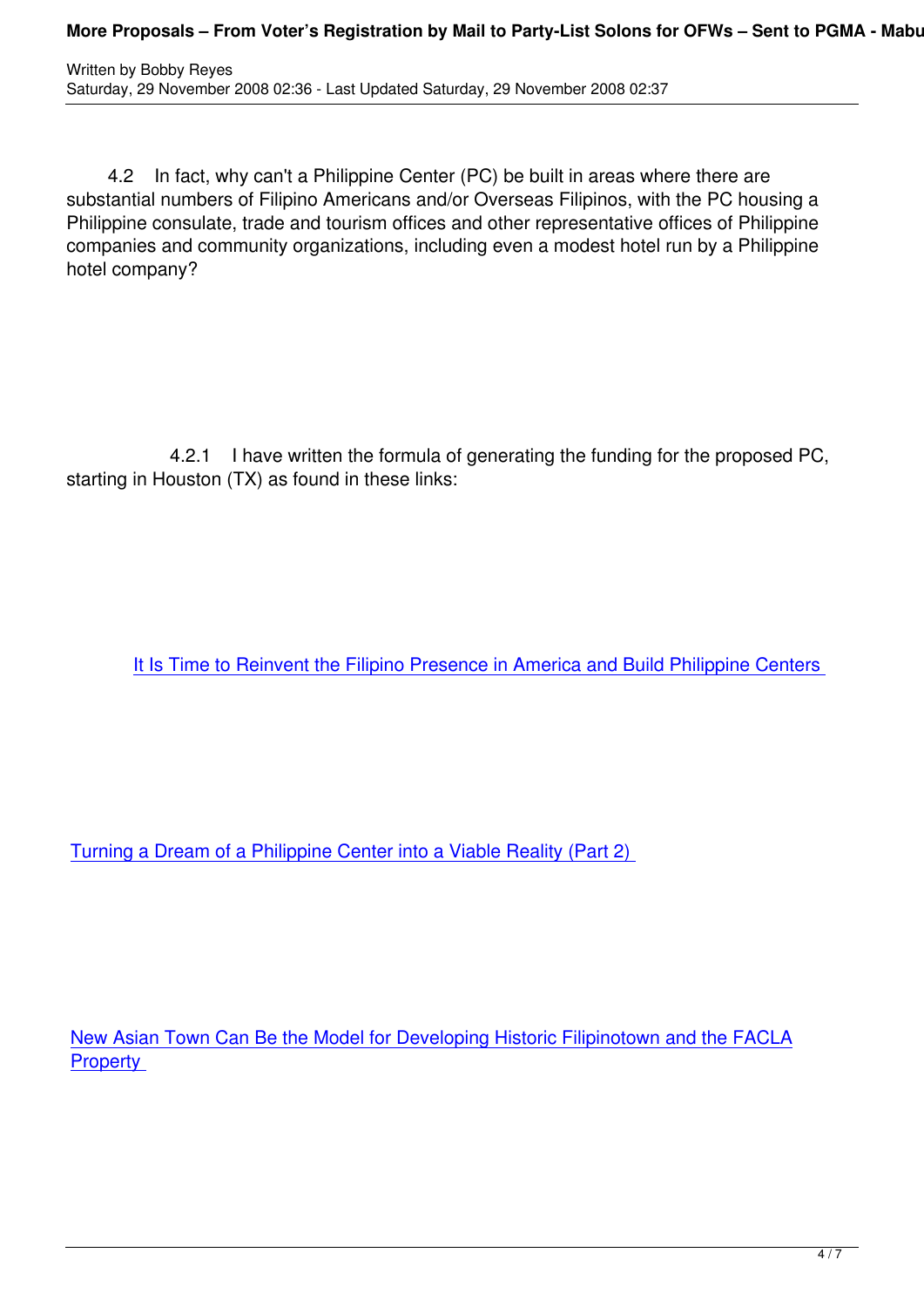4.2.2 Perhaps Her Excellency, PGMA, may initiate the building of these proposed Philippine Centers, starting in Houston and at the FACLA property in Los Angeles, so that the centers can be her legacy and testament to her Administration that will end on June 30, 2010?

5.0 Why can't the Arroyo Administration recognize and push the celebration of a "Philippine Presidents' Day" that we stated doing in Los Angeles every March 17th (the death anniversary of President Ramon Magsaysay) since 2006?

 5.1 Why can't we all help in building Presidential Libraries in the Philippines for all the Philippine Presidents? The proposed Presidential Library can be repository of Philippine history and literature that transpired or produced during the term of the Philippine President? On the right approach, Overseas-Filipino communities may be willing to fund the construction and maintenance of the said Presidential Libraries.

6.0 Why can't the Philippine Government copy the example of Israel and ask the Filipino-American community -- especially the Filipino-American lawyers and press -- to handle lobbying in Washington, DC, and in the most-important State capitals by forming the Filipino equivalent of the Jewish-American Public Affairs Office? The Jewish version relies on the resources of the Jewish-American community for its operations and funding, with little budgetary aid from Tel Aviv.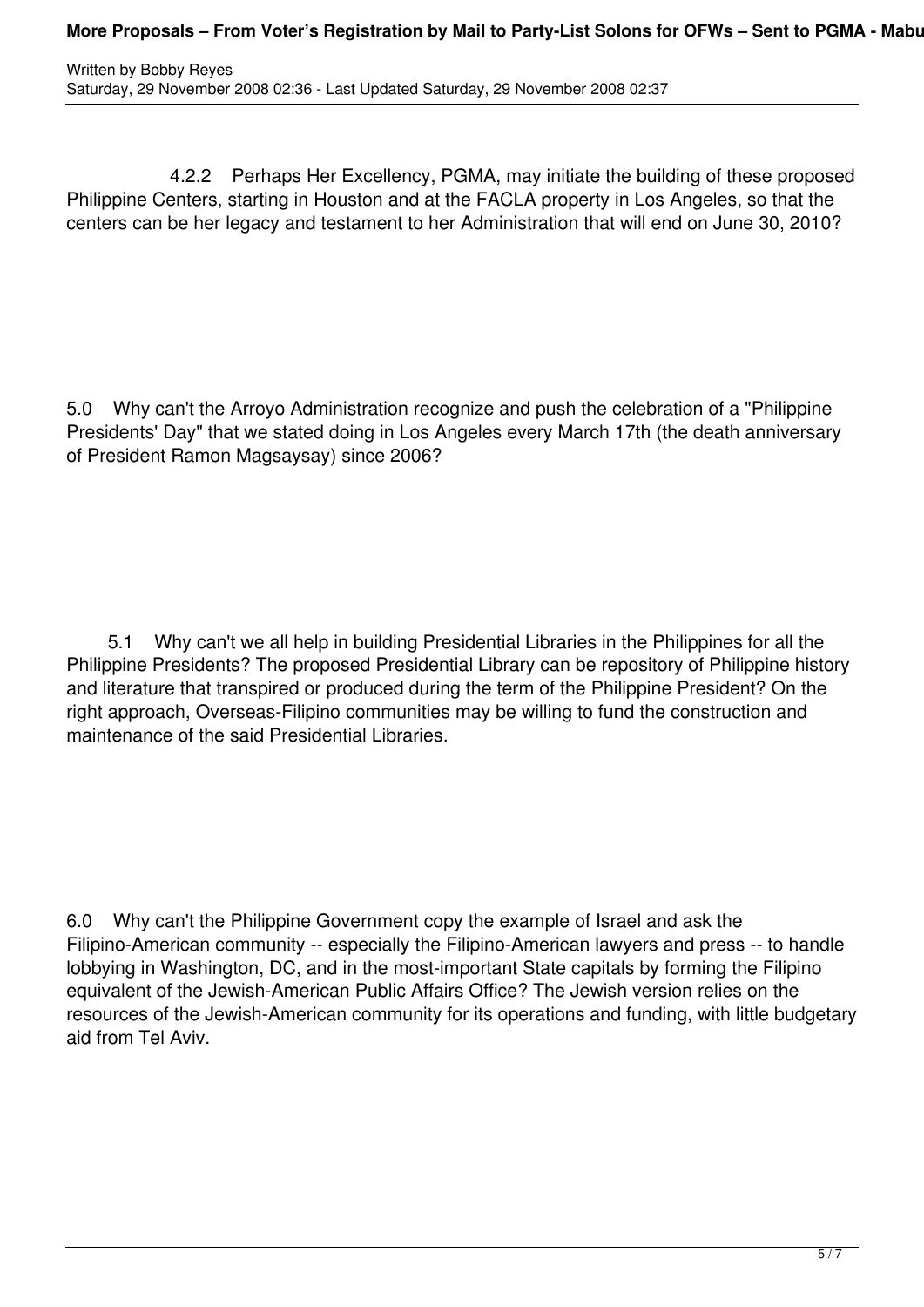6.1 To give you an idea of this concept, please read my article as found in this hyperlink:

Philippine Foreign Aid to the U.S.A.

I do not expect your esteemed office and/or the OP to provide answers to the above-stated questions tonight at the dinner-press conference but you may do so at your convenience after your return to Manila. We -- at the OFW-led political movement -- can work with the Arroyo Administration to further improve the socioeconomic conditions of our homeland. Or we can continue to take adversarial positions.

Thank you for the attention.

Very respectfully yours,